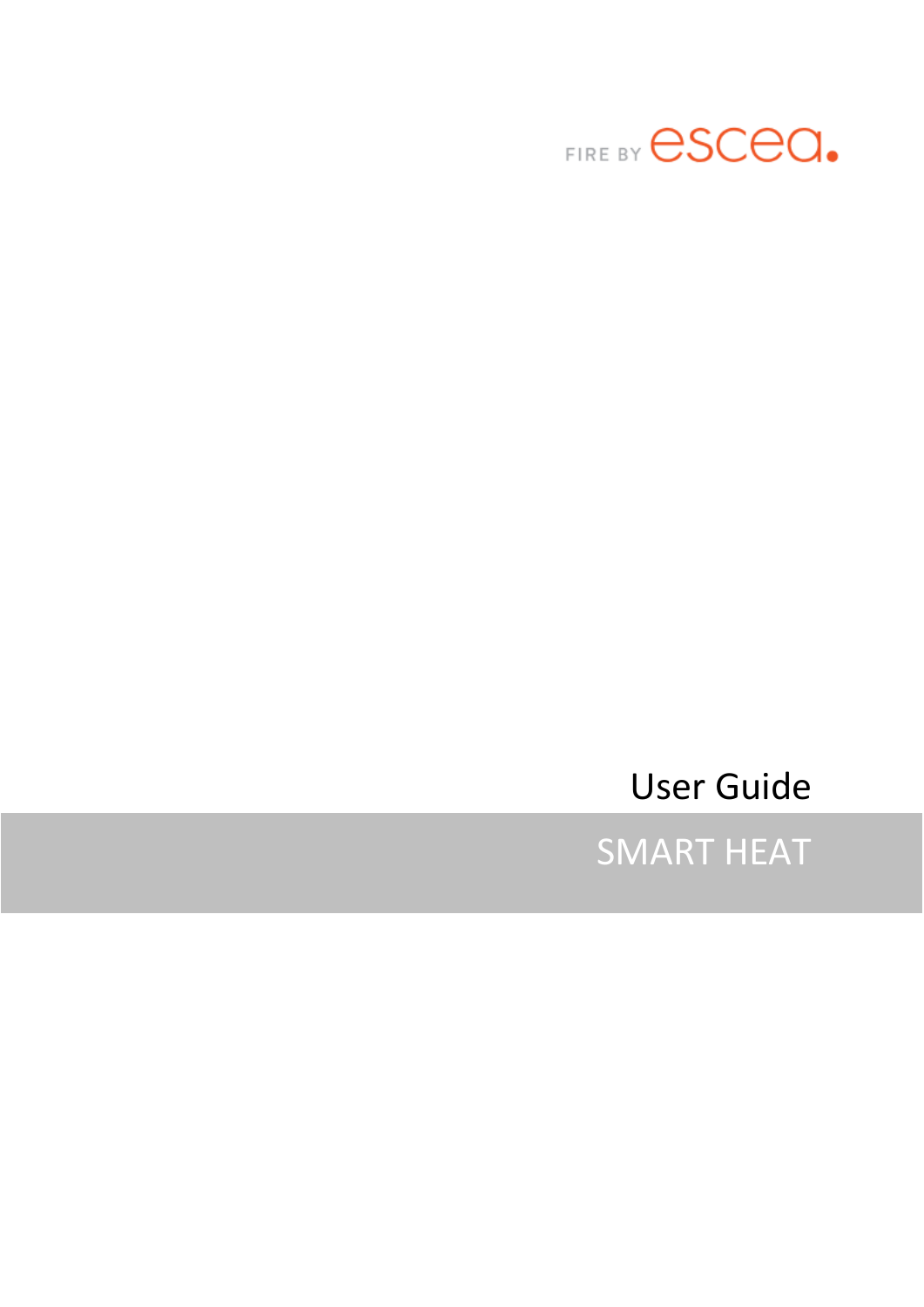## **Contents**

| <b>Welcome to Smart Heat</b>                 | Page 3  |
|----------------------------------------------|---------|
| <b>Smart Heat Features</b>                   | Page 3  |
| <b>Connecting to Smart Heat</b>              | Page 4  |
| How to Use Smart Heat - Locally/Home network | Page 12 |
| How to Use Smart Heat - Remotely/Using Data  | Page 14 |
| <b>Network Cable Alternatives</b>            | Page 16 |
| Troubleshooting                              | Page 18 |
| <b>Frequently Asked Questions</b>            | Page 19 |
| <b>Contact Us</b>                            | Page 24 |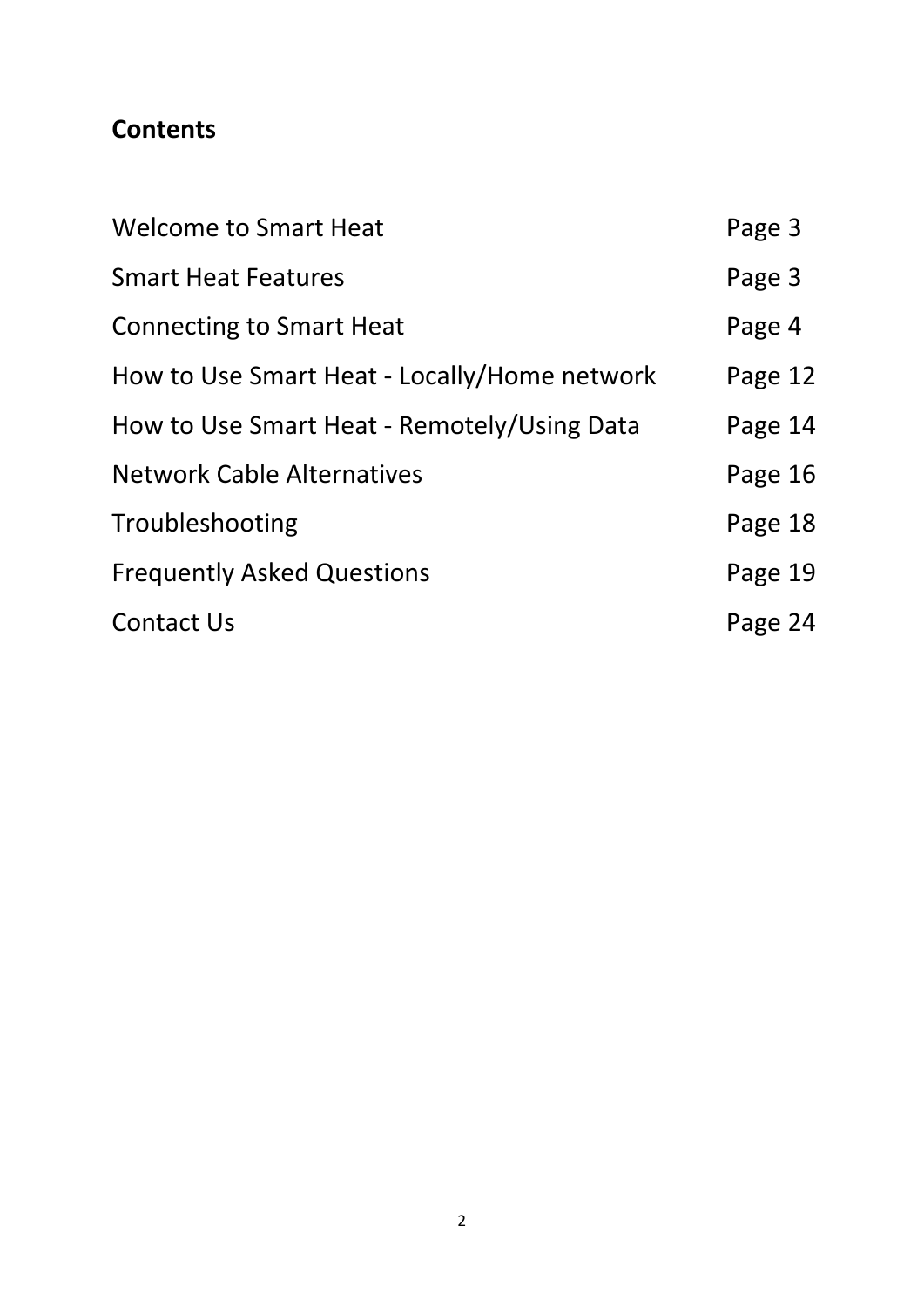# **Welcome to Smart Heat**

Escea's Smart Heat system enables you to connect each Escea fireplace in your home to your Smartphone. Once your fire is connected to your modem via ethernet cable, and you have downloaded the Android or iOS App, you will have the ability to control your fireplace's settings and temperature. You can also log onto the Smart Heat website to view and control your fire's settings.

Smart Heat is available with all DS, DX, DL, DF and KS Series gas fireplaces and the app is available for download from both the Apple App Store and Google Play.

# **Smart Heat Features**

Below is an easy to use guide to show you which features are available to you when you use the Smart Heat App locally (home network) or remotely (external network), or when you use the Smart Heat website.

|                                 | Turn<br>the<br>fire<br>On/Off | Adjust room<br>temperature | See the<br>current<br>temperature | Activate<br>timer 1<br>& 2 | Edit<br>timers | Control<br>multiple<br>fires | <b>Turn</b><br>effect<br>only<br>on/off | Turn<br>fan<br>boost<br>on/off |
|---------------------------------|-------------------------------|----------------------------|-----------------------------------|----------------------------|----------------|------------------------------|-----------------------------------------|--------------------------------|
| App-<br>Locally/Home<br>network |                               |                            |                                   |                            |                |                              |                                         |                                |
| App-<br>Remotely/On<br>data     |                               |                            |                                   |                            |                |                              |                                         |                                |
| <b>Smart Heat</b><br>website    |                               |                            |                                   |                            |                |                              |                                         |                                |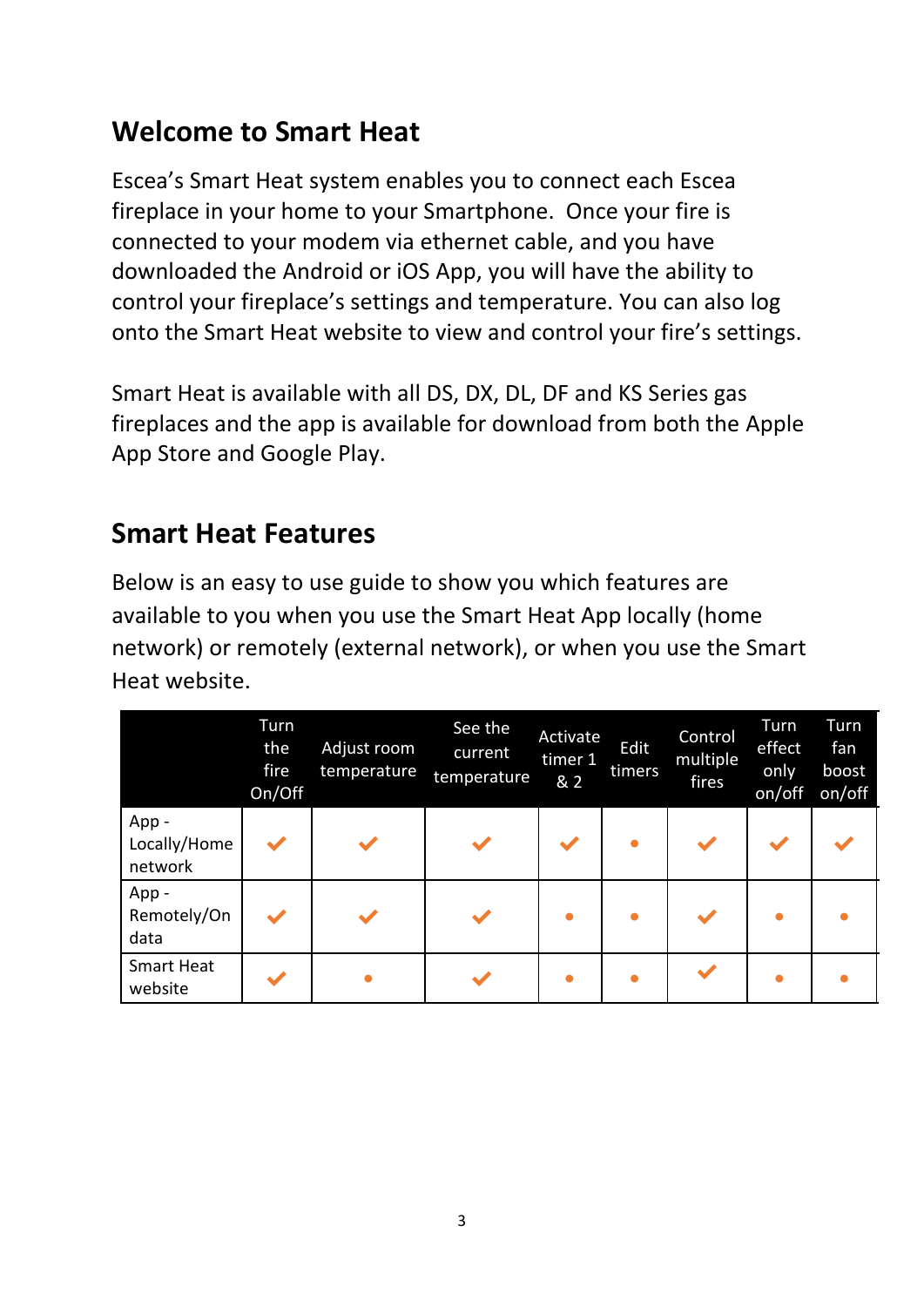# **Connecting to Smart Heat**

Before you begin, you will need;

- Escea Smart Heat capable indoor gas fireplace DS, DX, DL DF and KS series.
- CAT5 network cable 10m. This is automatically supplied with DS, DX and KS Series. It is available for purchase from Escea or a third-party retailer if you have a DF and DL Series. These cables can also be made by an electrician.
- Internet modem or router.

Note: If the 10m long ethernet cable is not suitable to your requirements, you may purchase an Ethernet Over Powerline Kit or Ethernet to Wifi adapter. For more information, please see page 16.



# **Step 1: Connect your fireplace to your internet/modem**

In order for you to be able to enjoy the convenience of Escea's Smart Heat control with your phone, the fireplace must be connected to your internet modem or router. Make sure that when your fireplace is installed an ethernet cable runs from your new fire, back to your modem.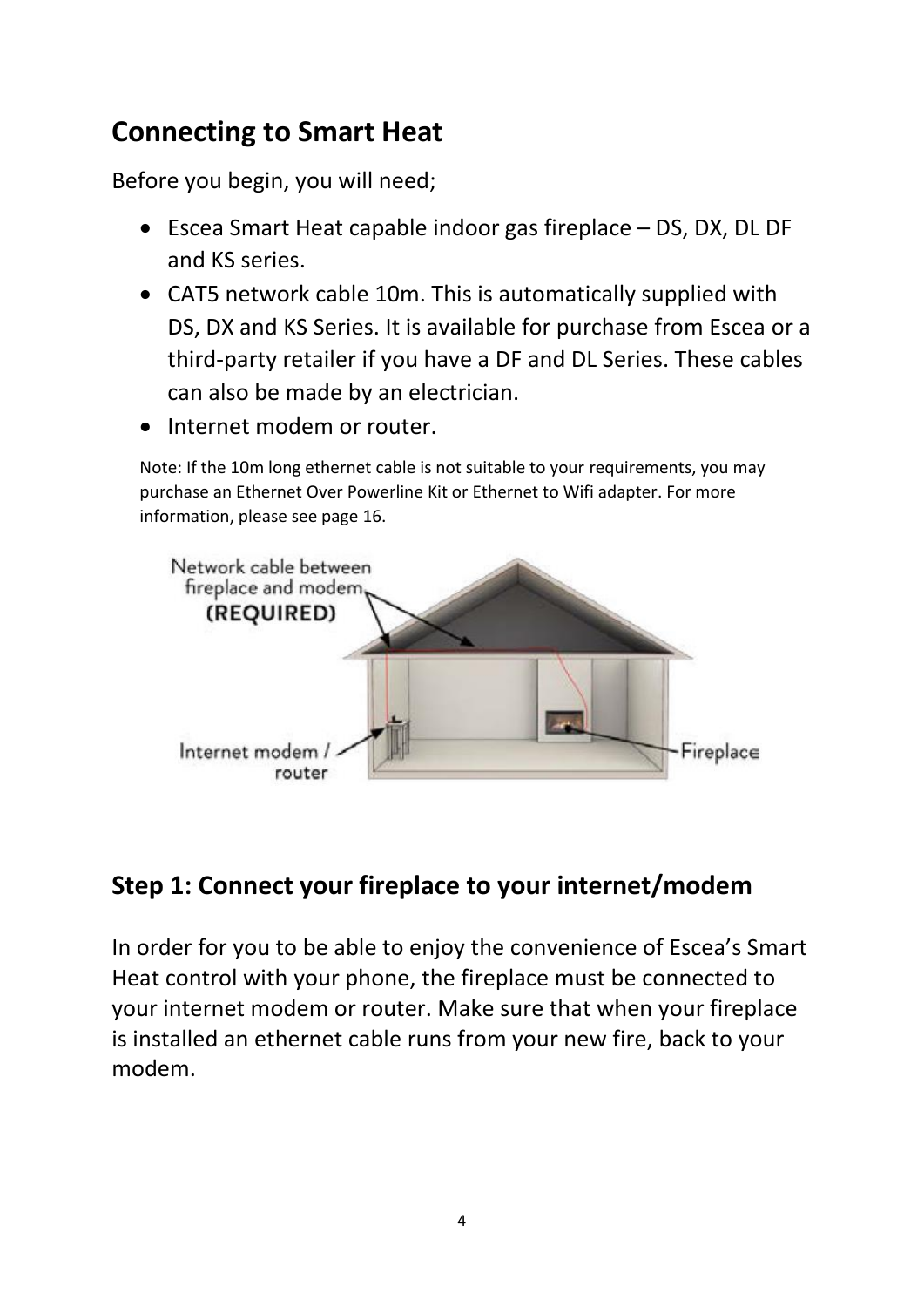The modem, handheld remote and fireplace must all be active in order for Smart Heat to function correctly. It is important that your fire's handheld remote remains within communication range (5 meters) to the fire.

Note: Do NOT plug the ethernet cable into the "WAN" port. This is a similar port but is usually a different colour and off on its own.



# **Step 2: Find your serial & pin number**

Remove the battery cover from your remote handset, remove the batteries, and write down the serial number and PIN number that is written underneath.

The serial number is the 5 or 6 digit number written on the top and the 4 digit PIN number is the one written on the bottom. You will require both these numbers to log into your fire on the App.

The Example shown is… Serial number: 60003 PIN number: 7248

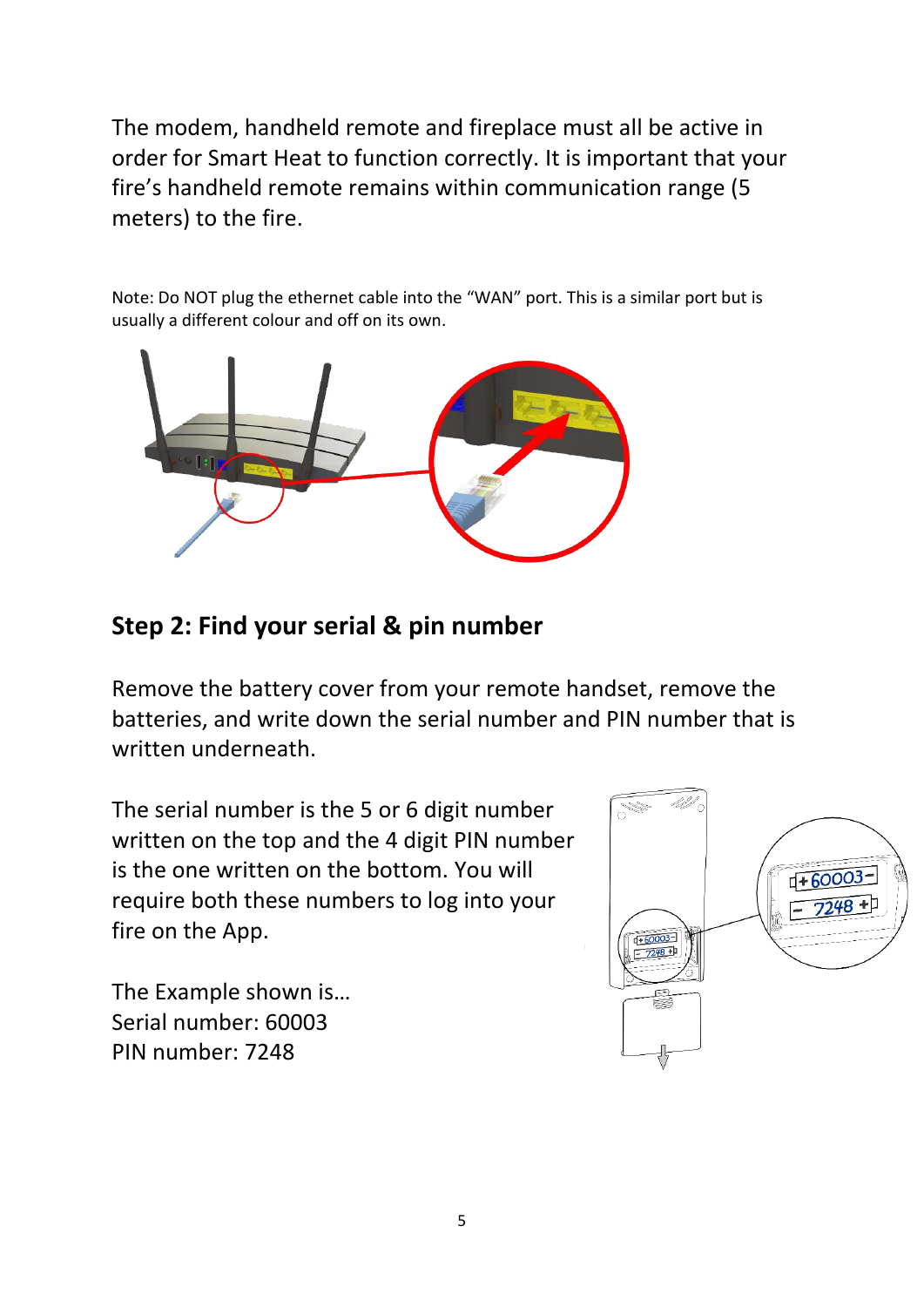## **Step 3: Setup the smart phone App**

- Download the "Escea Gas Fireplace Remote" app from the App Store or Google Play.
- Start the Escea App. Make certain that you are connected to the same Wifi network as the fire.

### **Step 4: Connect to your fireplace locally**

Connecting locally gives you access on your 'home network', which means you can now use your phone as a fireplace remote at home. Note: It is important that your fire's handheld remote remains within communication range (5 meters) to the fire.

#### **Connect locally - Apple**

- Once the App has opened, tap the "+" button in the top right-hand corner.
- If everything is connected and working correctly, you will see the serial number of your fireplace listed. Select the fire and then enter the name for your fire. Enter the 4-digit PIN number. Click "Add".

6





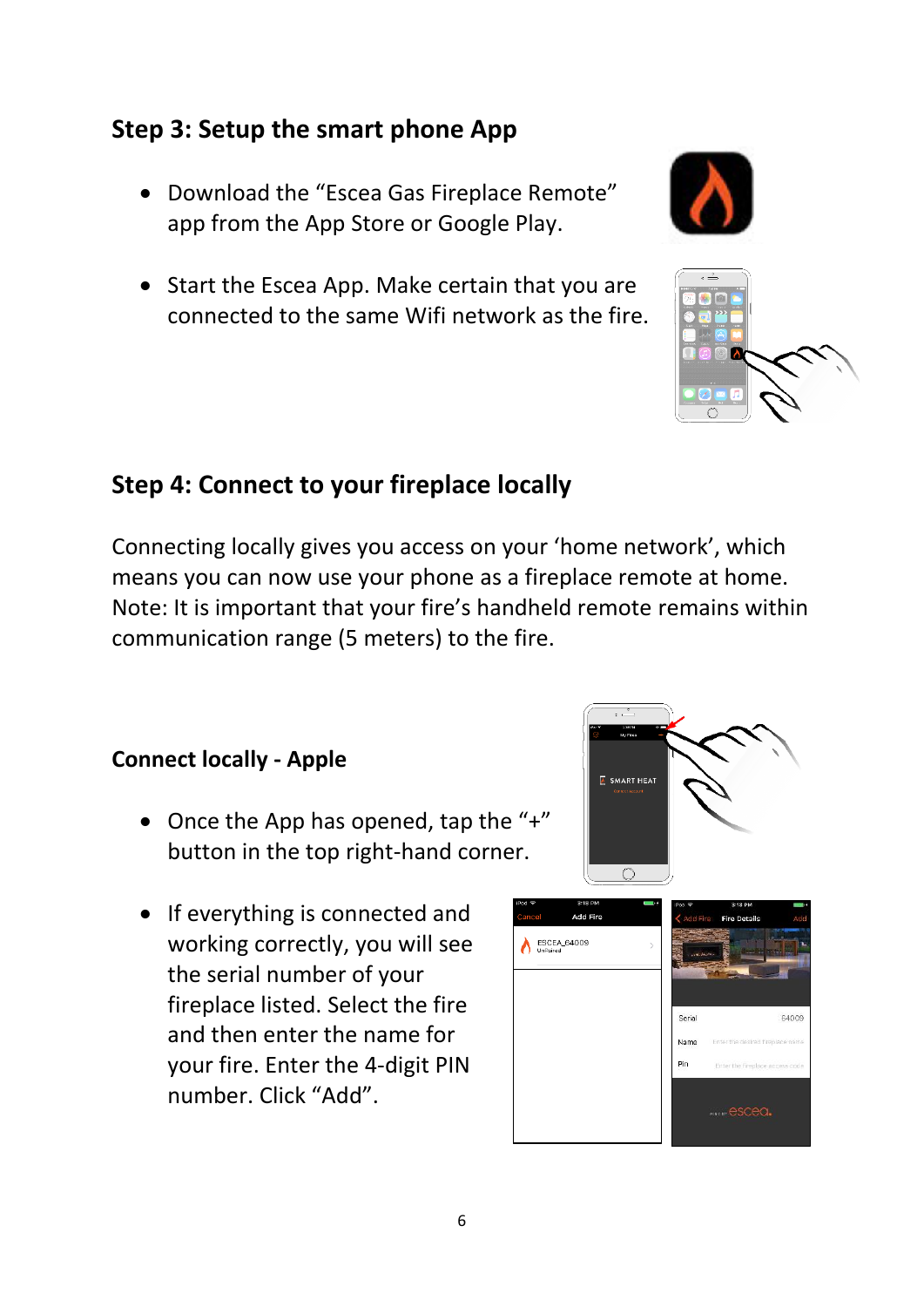• Now when you open the app you will see your connected fire. It will say "Local" underneath the fire's name.



### **Connect locally - Android**

• Open the App. Tap "Add fireplace". If everything is connected and working correctly then you will see the serial number of your fireplace. Select it and then enter a name for your fire. Enter the 4-digit PIN number. Click "Add".



• Now when you open the app you will see your connected fire.

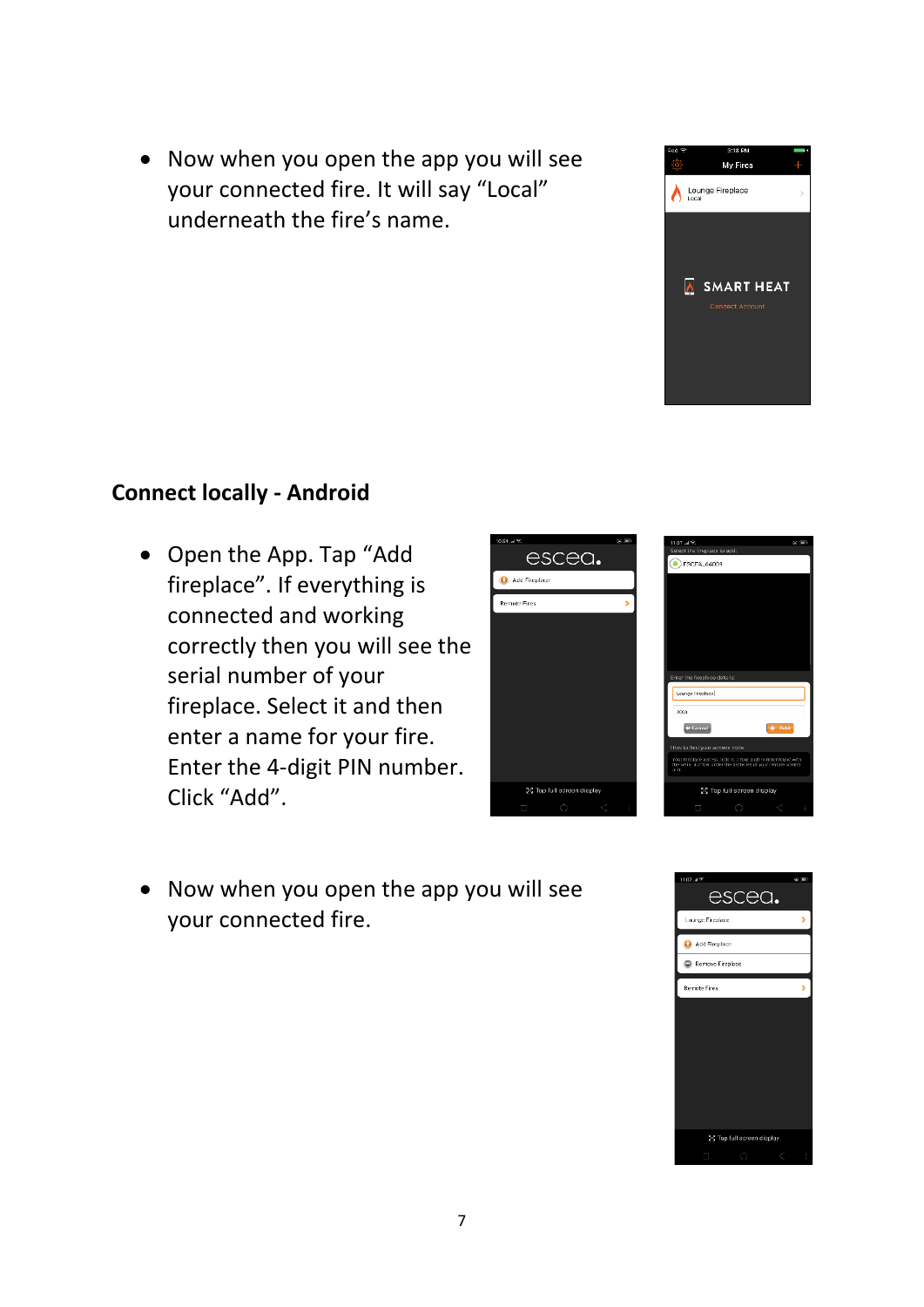## **Step 5: Connect to your fireplace remotely**

The second part of setting up your Smart Heat App is connecting remotely. This allows you to control your fireplace when away from the home network. This is handy for when you are 'out and about'. For example, when you are on your way home from work and want to make the house toasty before you arrive home.

## **Create your online account**

- Open your internet browser and go to [http://smartheat.escea.com](http://smartheat.escea.com/)
- Click "Register".
- Create a username and password. We recommend that your username is an email address so that it is easily remembered. Write down your log in details at the front of this guide as you will need them when you setup the App.

| escea.                                                                            |                                                                                                                                                                           | smart heat $ $ online $\Box$ |
|-----------------------------------------------------------------------------------|---------------------------------------------------------------------------------------------------------------------------------------------------------------------------|------------------------------|
| Register<br><b>Lost Password</b>                                                  |                                                                                                                                                                           |                              |
| <b>Welcome to Smart Heat Online</b>                                               |                                                                                                                                                                           |                              |
| your home network.                                                                | Smart Heat Online is a service available for your Escea indoor gas fireplaces, and allows you to turn your fireplace on remotely, providing the fireplace is connected to |                              |
| In order to use this service you must first register here, and then log in below: |                                                                                                                                                                           |                              |
|                                                                                   | Username:<br>Password:<br>Log In<br><b>Reset Lost Password</b>                                                                                                            |                              |

• Once you have registered an account, sign into your account and select "Add your fireplace".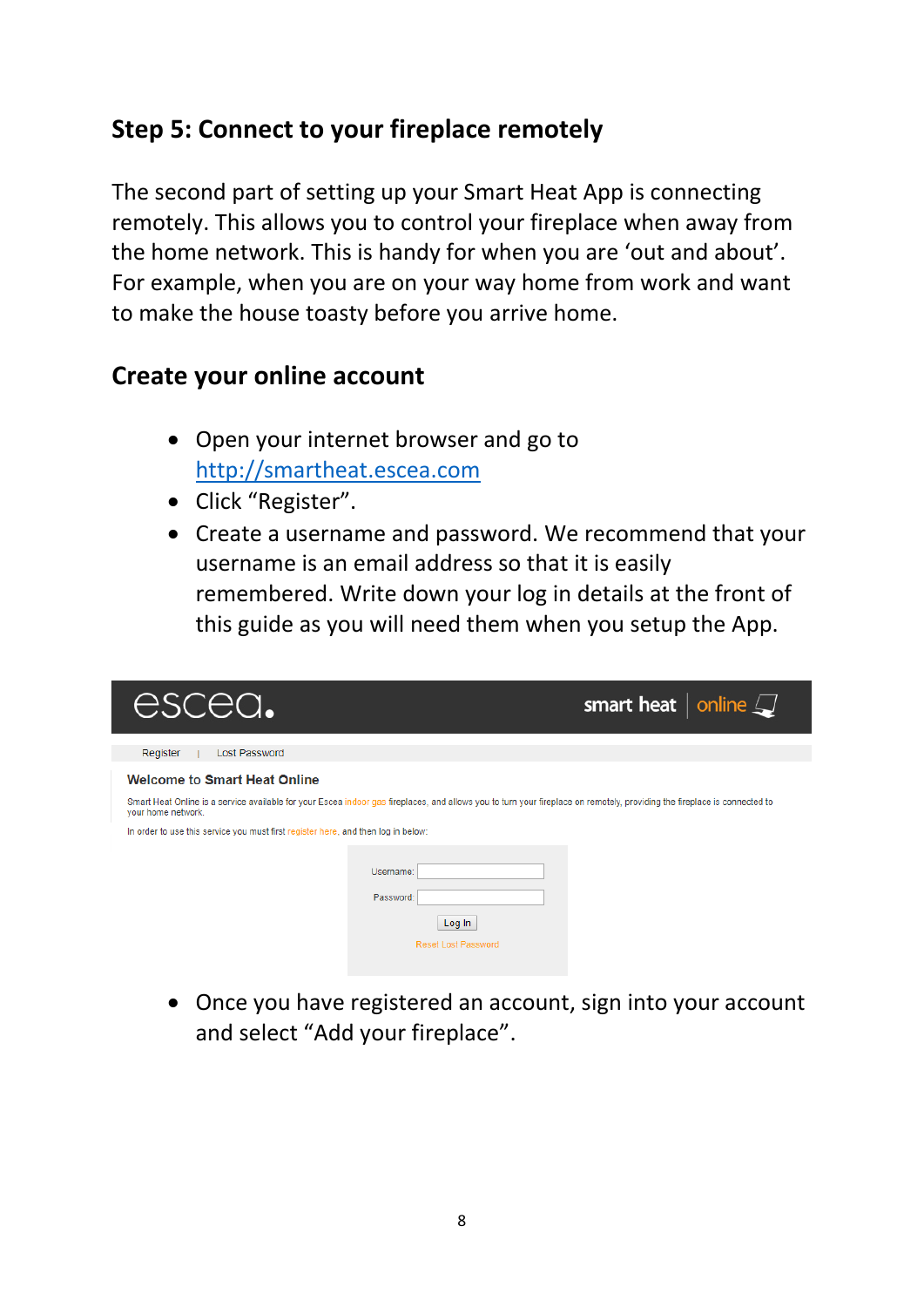• Enter your fire's serial and PIN number and click "Add fire". If you get an error message, please go to the Troubleshooting section of this guide.

|      | Your fireplace must be connected to the internet before you can add it. |
|------|-------------------------------------------------------------------------|
|      |                                                                         |
|      | Fire Serial Number:                                                     |
|      |                                                                         |
| Pin: |                                                                         |
|      |                                                                         |
|      | Add Fire                                                                |
|      |                                                                         |

• Chose a name for your fire and click "Save".

| Fire Added Sucessfully |                                                                                                                |  |
|------------------------|----------------------------------------------------------------------------------------------------------------|--|
|                        | Give your fireplace a name or location.<br>(e.g. "Lounge fireplace" etc.)<br>Name:<br>Lounge Fireplace<br>Save |  |

• Your fire will now show on the website home page and you will be able to turn it on via the Smart Heat website and remotely via the App.

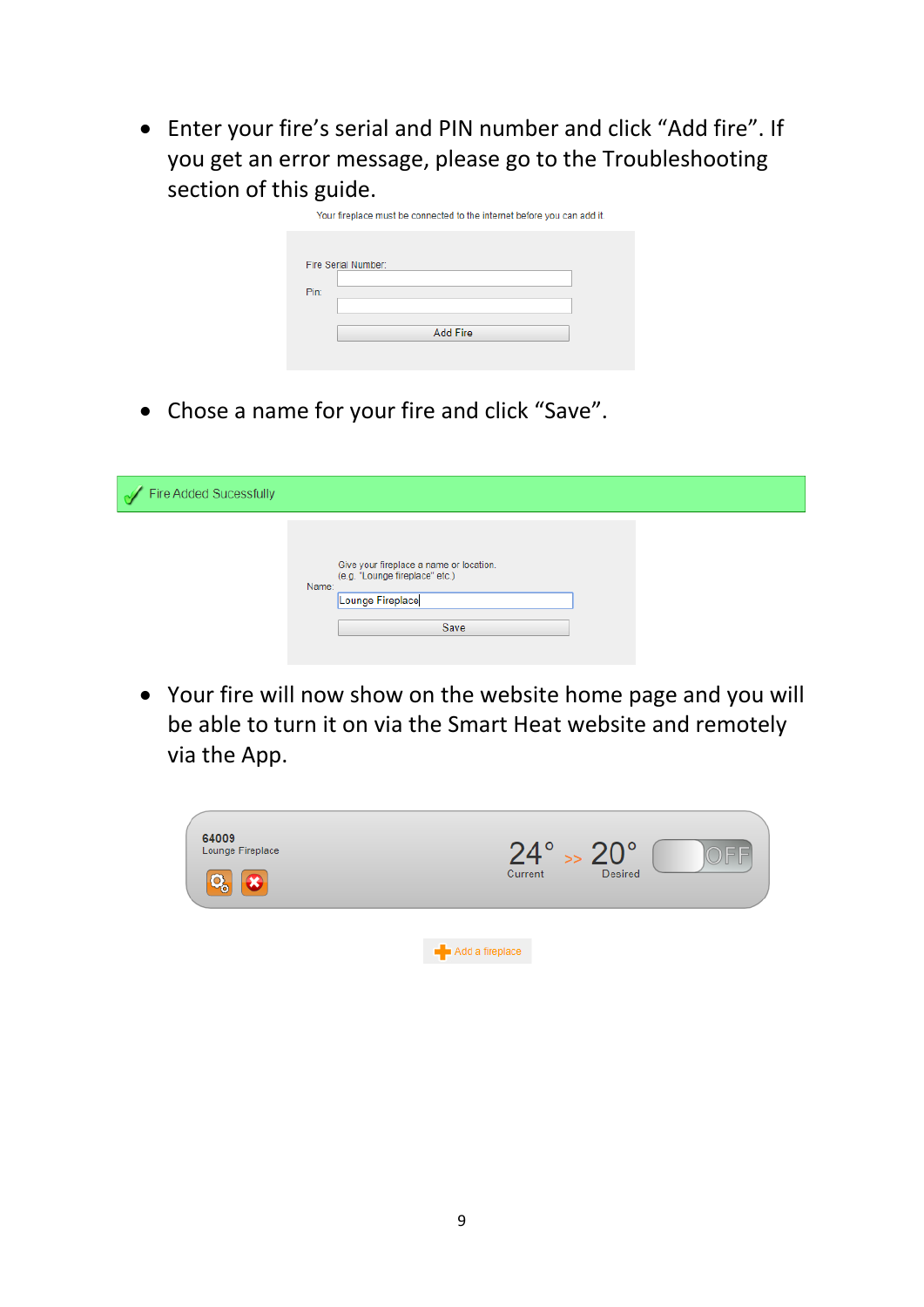#### **Connect remotely - Apple**

- Ensure you have your phone data turned on and you are not connected to a Wifi network (e.g Work Wifi)
- Open the App. You will see your fire, but the status will say "unavailable". Below that, you will see "Connect Account". Tap this. OR Tap the settings "cog".
- Log in with the username and password you created for your online account. You will need to be logged in if you want to access the fire remotely.
- You will now see your fire and the status will now say "Remote". Tap on the fire's name to access the remote settings.





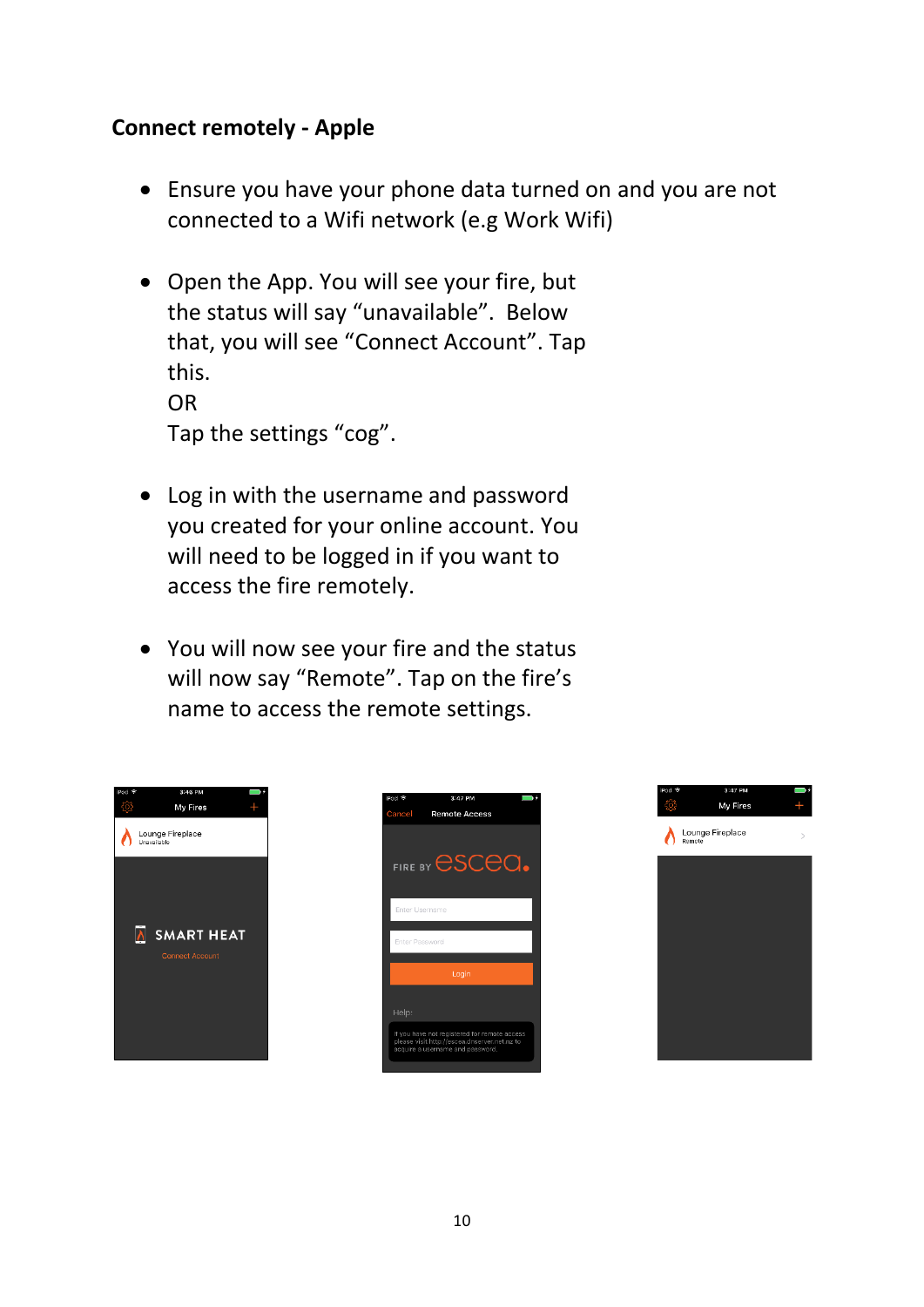### **Connect remotely - Android**

- Ensure you have your phone data turned on and you are not connected to a Wifi network (e.g Work Wifi).
- Open the App and tap "Remote Fires". Log in with the username and password you created for your online account.
- You will now see your fire. Tap on the fire's name to access the remote settings. Alternatively, if you are finished, tap "Done".

|                                                                                     | 1 5:28 at 1 7.<br><b>SOM</b>                                                                                                                                           | 11:11 Mil                            | $(6)$ (ED) |
|-------------------------------------------------------------------------------------|------------------------------------------------------------------------------------------------------------------------------------------------------------------------|--------------------------------------|------------|
| 1107.4%<br><b>COMPOS</b><br>escea.                                                  | escea.                                                                                                                                                                 | Lounge Fireplace                     | ٠          |
| Lounge Finglace                                                                     | johnsmith@email.com                                                                                                                                                    | Log out<br>Done                      |            |
| <b>Q</b> Add Fineplace                                                              | <br>Login<br>« Cancel                                                                                                                                                  | smart heat $ $ remote $\bigcirc$     |            |
| Remove Fireplace                                                                    |                                                                                                                                                                        |                                      |            |
| Remote Fires                                                                        | smart heat $ $ remote $\sqrt{ }$                                                                                                                                       |                                      |            |
|                                                                                     | Help:<br>If you have not registered for remote access please visit.<br>http://escea.chserver.net.nz.to.acquire.a.usemame.and<br>password<br>5조 Tap full screen display |                                      |            |
| 24 Tap full screen display                                                          | $\circlearrowright$<br>$\sim$<br>$\Box$                                                                                                                                |                                      |            |
| $\begin{array}{ccccccccccccc} \Box & & \Box & & \Box & & \Box & & \Box \end{array}$ |                                                                                                                                                                        | 5℃ Tap full screen display           |            |
|                                                                                     |                                                                                                                                                                        | $\circ$<br>$\triangleleft$<br>$\Box$ |            |

Use the below checklist to help ensure that you have correctly set up the Smart Heat App.

- $\Box$  Your fire is connected to the modem via CAT5 ethernet cable
- $\Box$  Both the fire and modem have power and are operational
- □ You have registered your account at [http://smartheat.escea.com](http://smartheat.escea.com/)
- $\Box$  You have connected your fire and the App locally
- $\Box$  You have connected you fire and the App remotely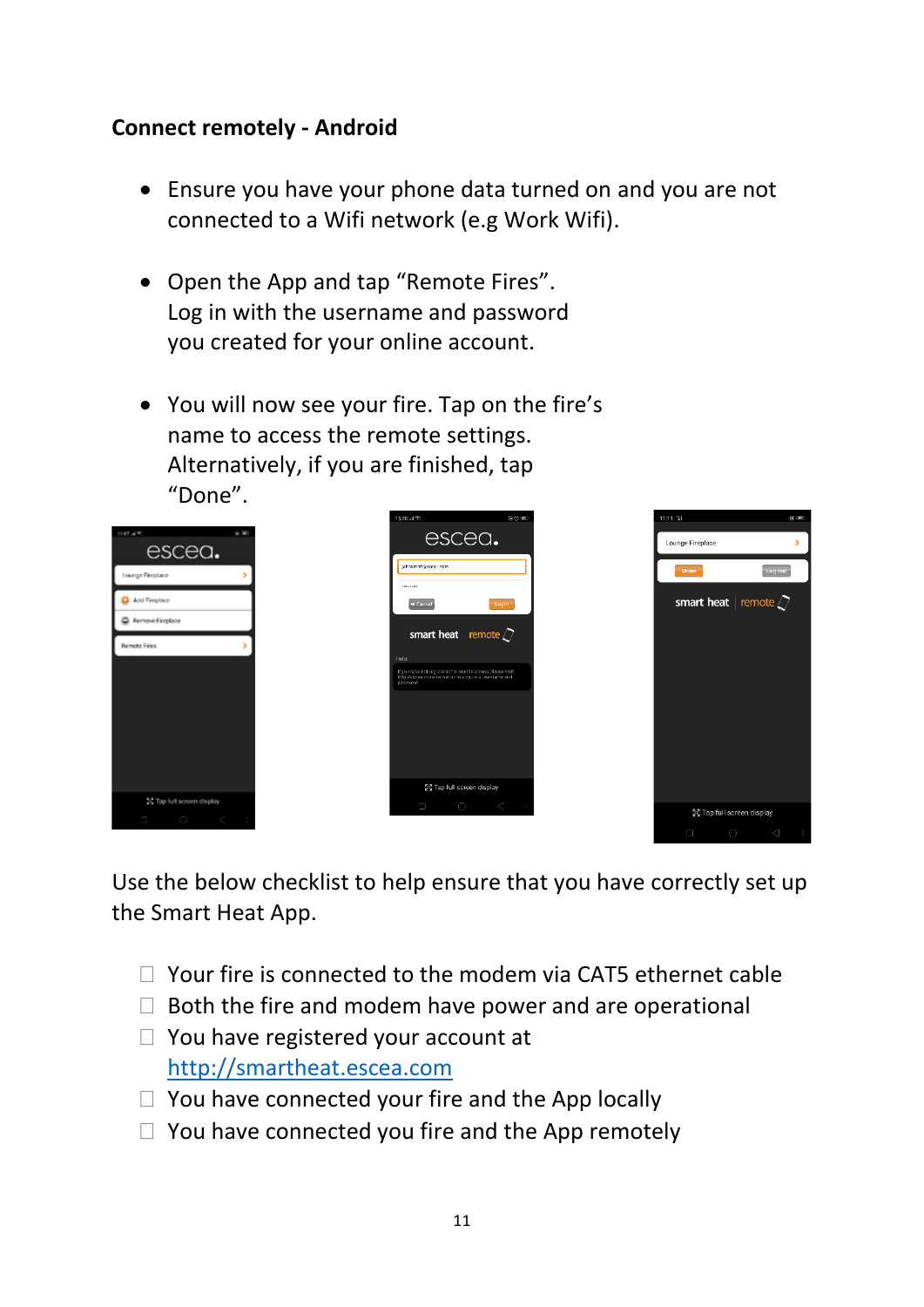# **How to use Smart Heat: Locally/Home network**

### **Use locally - Apple**

- Ensure you have your phone connected to the same Wifi home network that the fire is connected to.
- Open the App. The App will automatically recognise that the fire is local. Tap the fire's name to access the fire's features.
- To turn the fire on, move the slider for the "fireplace status" to "ON". You will see a message display as the fire begins its ignition sequence.
- The screen will refresh to show that the fire is on. You will now be able to activate the fire's functions: change temperature, turn on/off flame effect, fan boost and timers. To turn off the fire, repeat the above step.





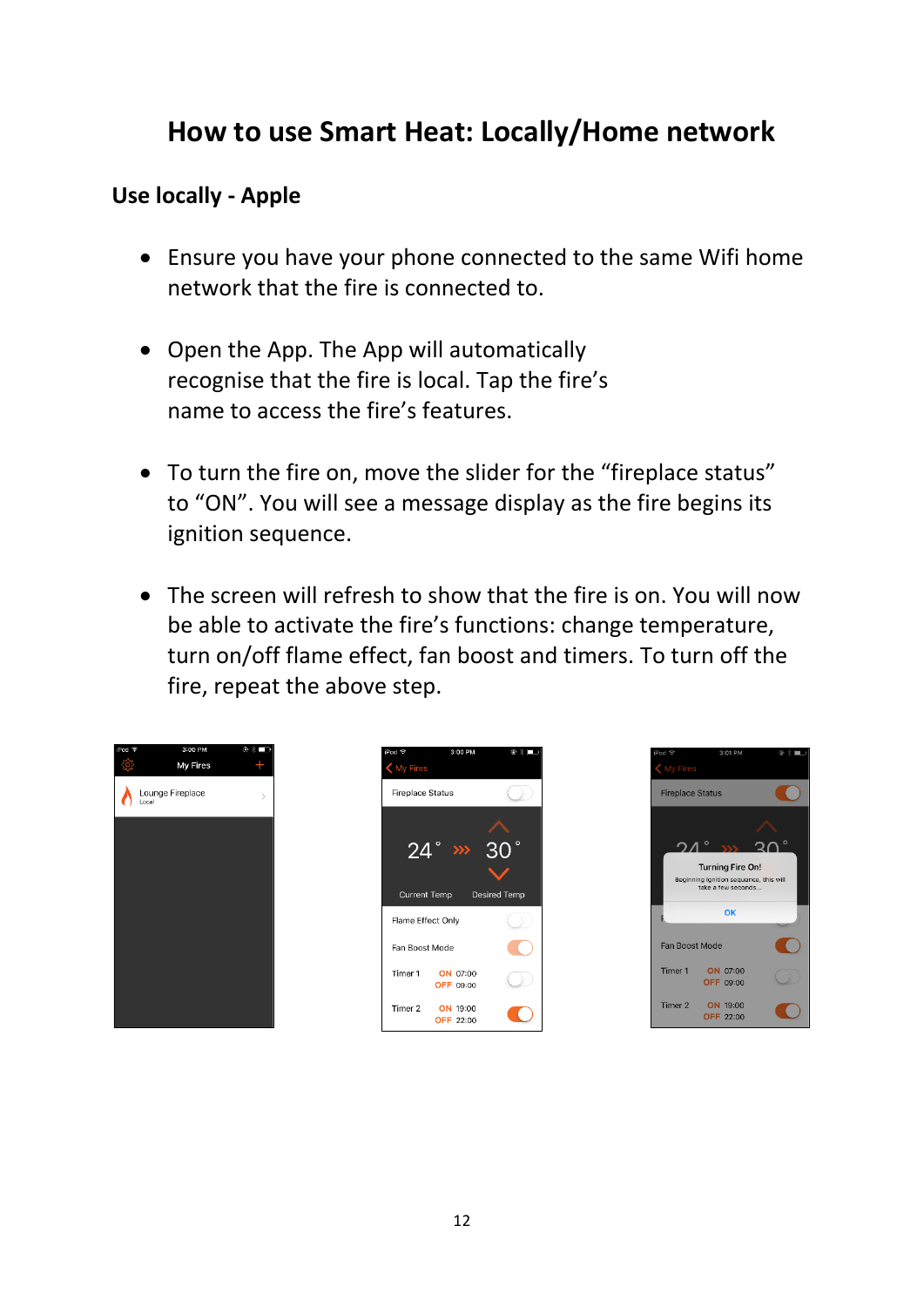#### **Use locally - Android**

- Ensure you have your phone connected to the same Wifi home network that the fire is connected to.
- Open the app and tap on the fire's name to access the fire's settings.
- To turn the fire on, move the slider for the "fireplace status" to "ON". You will see a message display.
- The screen will refresh to show that the fire is on. You will now be able to activate the fire's functions: change temperature, turn on/off flame effect, fan boost and timers. To turn off the fire, repeat the above step.

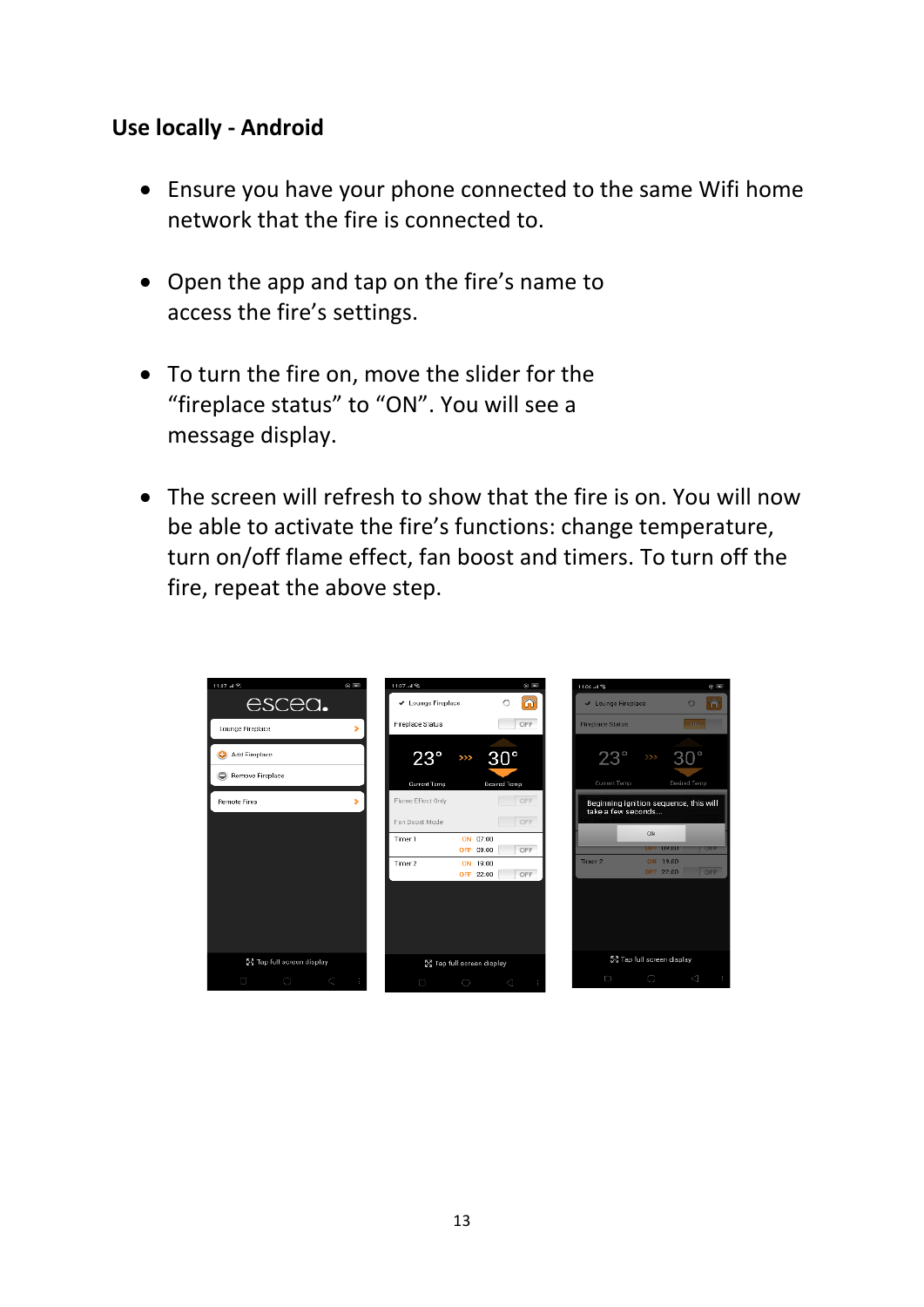# **How to use Smart Heat: Remotely/Using Data**

### **Use remotely – Apple**

- Ensure you have your phone data turned on and you are not connected to a Wifi network (e.g Work Wifi).
- Open the App. Remember, you will need be logged in if you want to access the fire remotely (via the settings "cog").
- You will now see your fire. The App will automatically recognise that the fire is remote. Tap on the fire's name to access the remote settings.
- To turn the fire on, move the slider for the "fireplace status" to "ON" then tap "Send".

You will know the message has been sent because the word "Send" has been greyed out and is no longer a button.

Adjust the temperature by tapping the up and down button and then tap "Send".

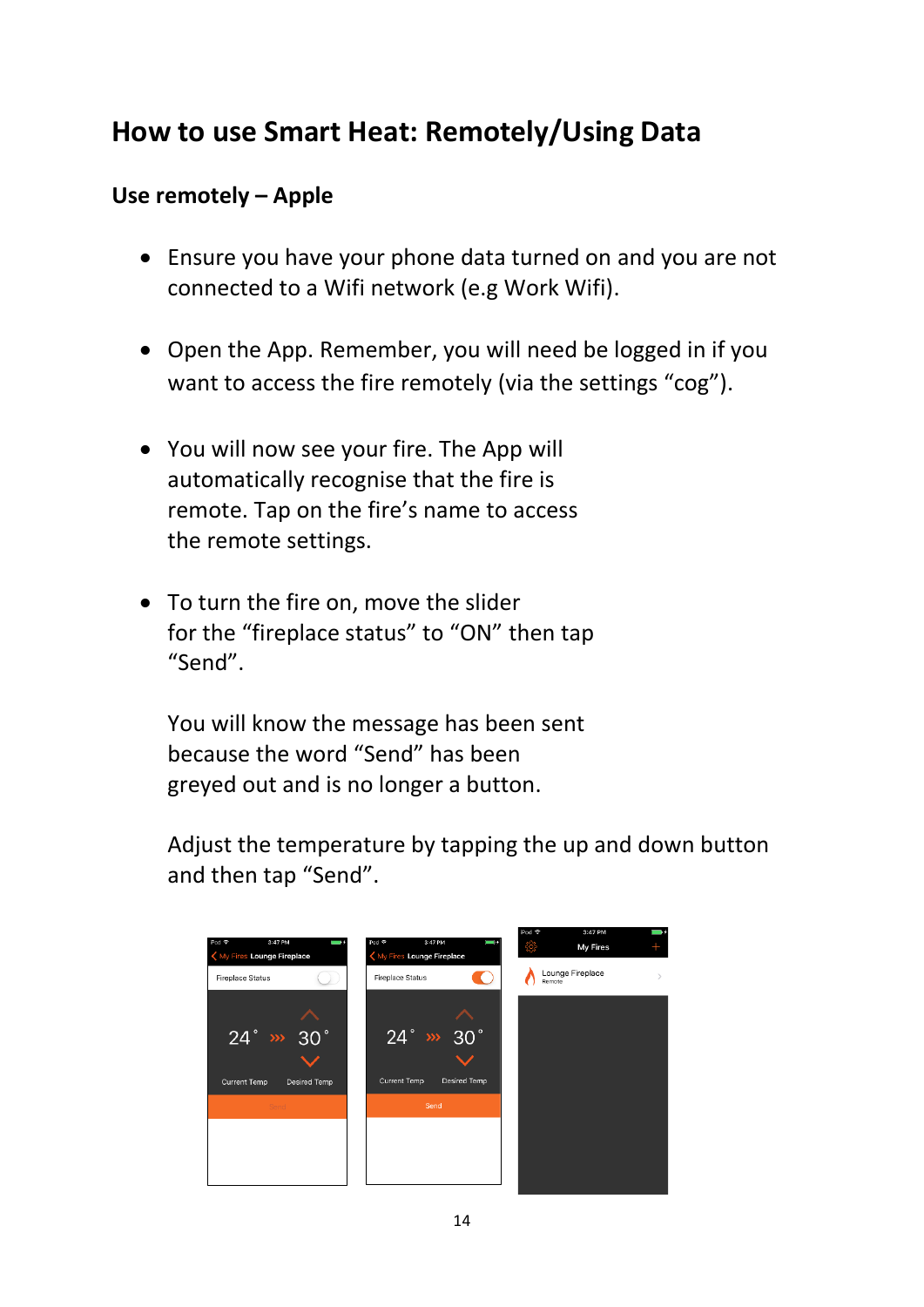#### **Use remotely - Android**

- Ensure you have your phone data turned on and you are not connected to a Wifi network (e.g Work Wifi).
- Open the App and tap "Remote Fires". Log in with the username and password you created for your online account.
- You will now see your fire. Tap on the fire's name to access the remote settings.
- To turn the fire on, move the slider for the "fireplace status" to "ON" then tap "Send".

Adjust to the temperature with the up or down arrows then tap "Send". Press the "Home" button to exit.

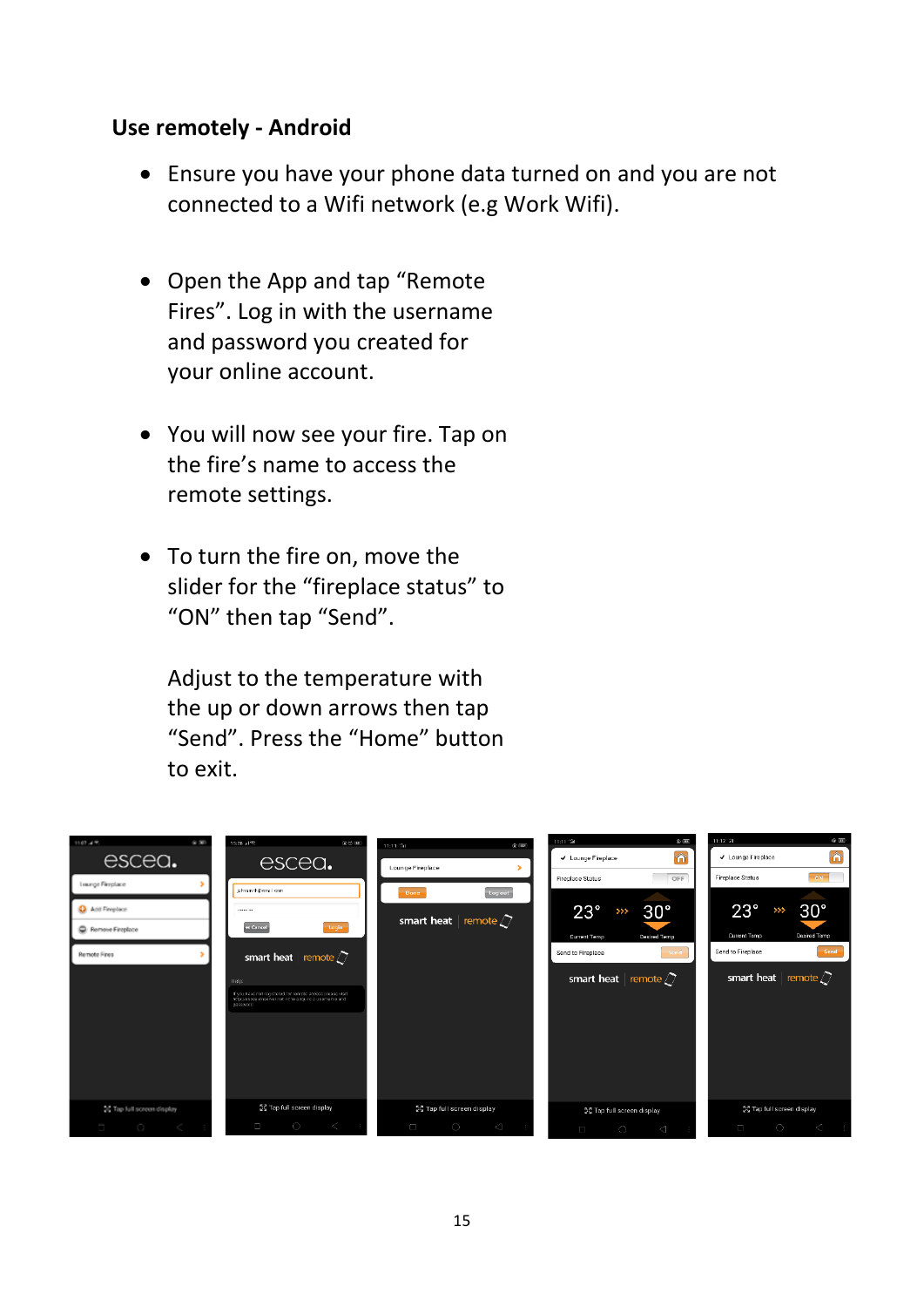# **Network Cable Alternatives**

### **Ethernet Over Powerline Kit**

Getting the 10m long network cable from the modem/router to the fire may not be feasible due to the physical location of the modem compared to the fire. The network cable running from the fire can be connected to a powerline adaptor cube which will need to be plugged in nearby. It is then paired to a second cube located near to the area where the modem is installed.

The powerline cubes create an ethernet connection between them by using the 230-volt power cable already installed in a house or building. The product available is rated to a maximum of about 300metres between the two cubes (other products may vary).

Contact Escea technical team for more information on the Ethernet Over Powerline Kit. It is available for purchase via your retailer or Escea.

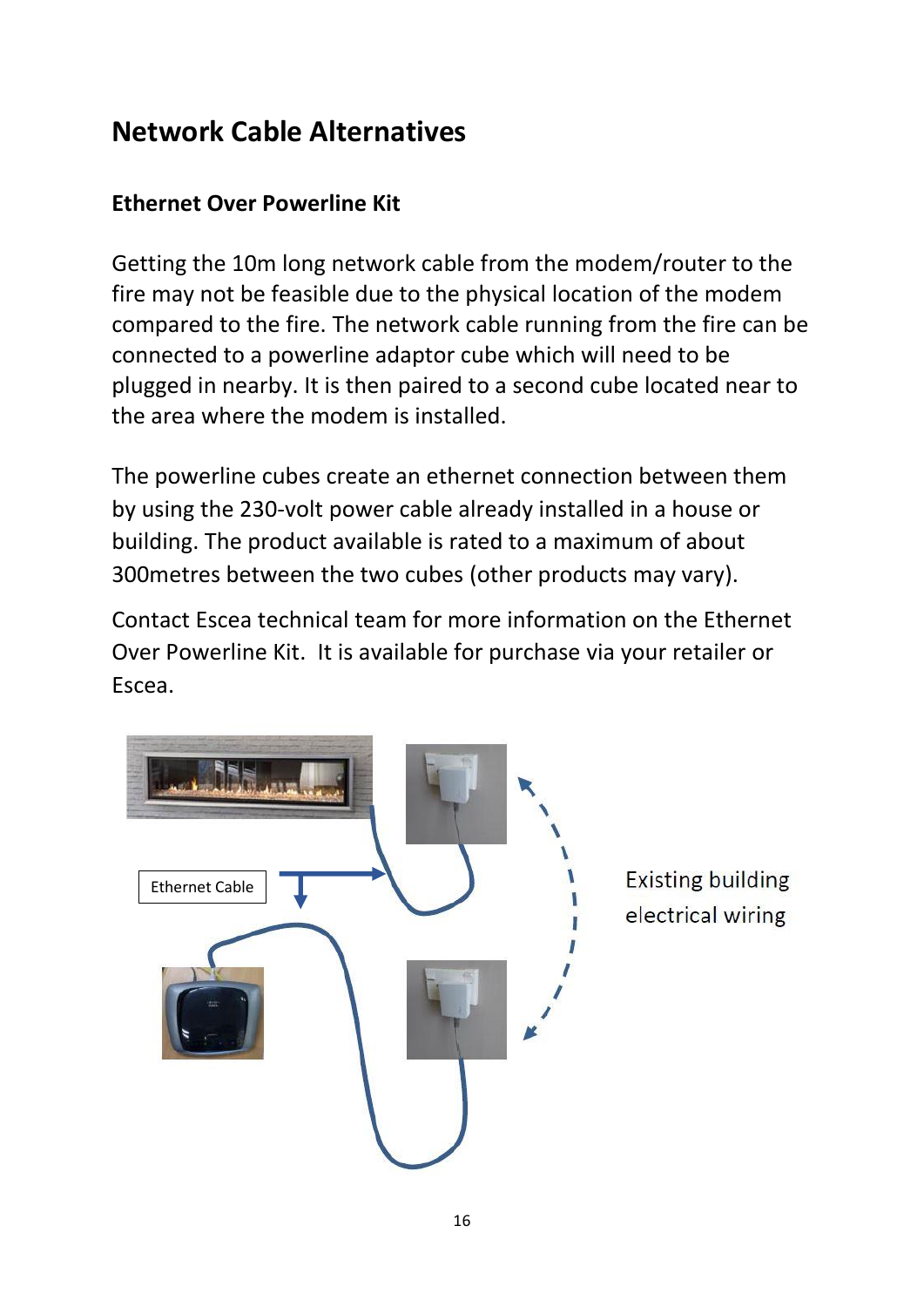# **Troubleshooting**

Basic troubleshooting tips if the app will not communicate with the fire:

- Turn your fire off at the wall/isolate the power.
- Turn your modem off and switch if you have one. Wait 1 minute and then turn everything back on.
- Check the ethernet cable is plugged in properly; one end to the modem and the other to your fire.
- Try another port on the modem that the ethernet cable is plugged into. If there are activity lights, ensure they light up.
- Check the connection to the modem is up and running by connecting to the fireplace with your smartphone app. Make sure your phone is on the same wifi network as the fire.
- Delete the fire from the App.
- Logout from the App, then log back in.
- Uninstall and reinstall the Smart Heat App onto your phone.
- Ensure your remote has new, good quality batteries. This is because the remote needs to be fully powered in order for the fire to remain lit.

If you have followed the above steps and are still having trouble, you can contact Technical Support at the following:

Free phone New Zealand: 0800 17 3000 Free phone Eastern Australia: 1800 460 832 Free phone Western Australia: 1800 730 140 Email: [techsupport@escea.com](mailto:techsupport@escea.com)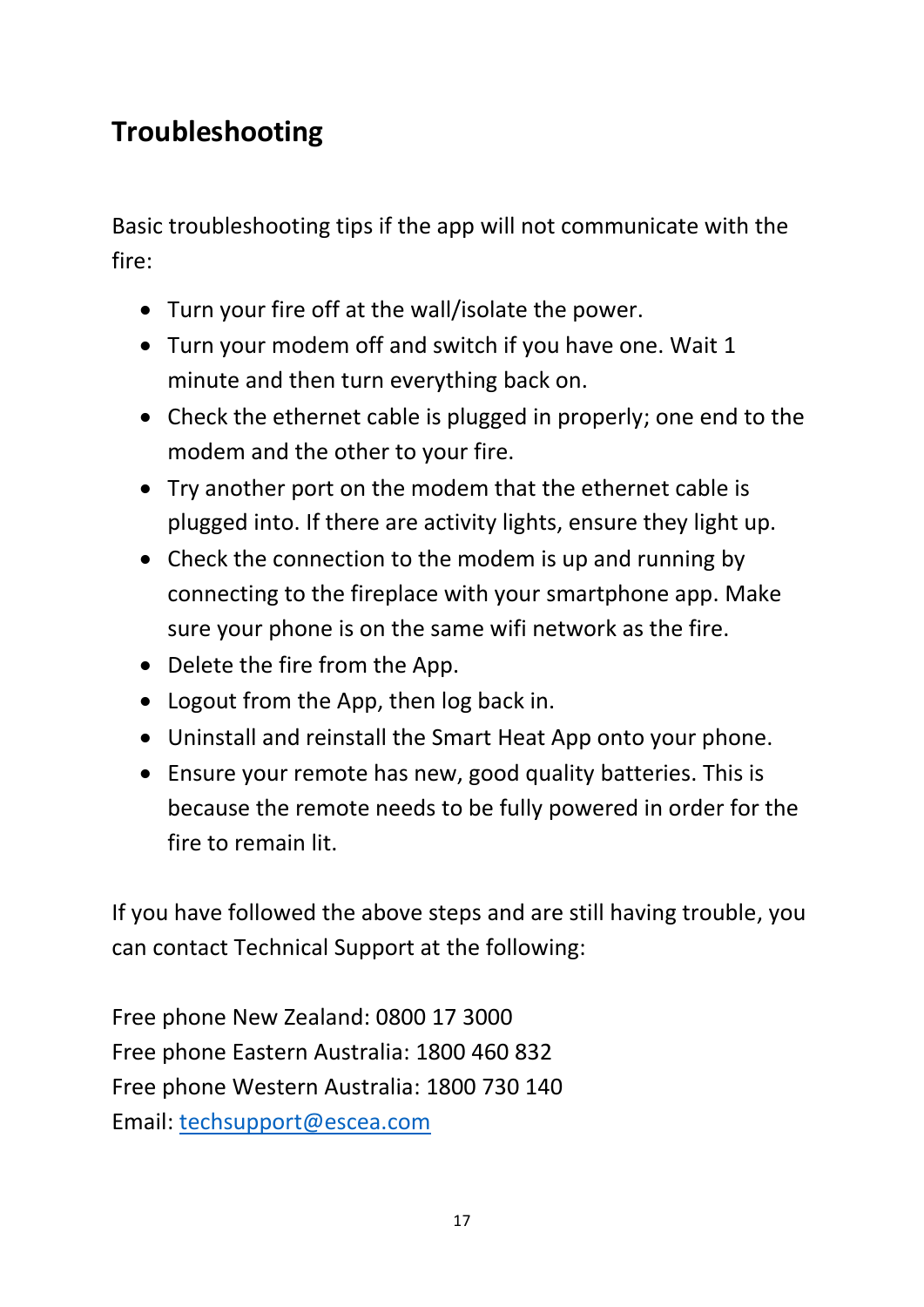# **Frequently Asked Questions**

## **My fire is being installed now; what should I do if I'm unsure if I want to use Smart Heat?**

• When your fire is installed, it is a good idea to ask your installer to connect the ethernet cable to your fire and then run the cable to a location where it can be accessed later.

### **How do I get a Network / ethernet cable?**

• A Network or CAT5 ethernet cable comes automatically with the DS & DX Series fires. You need to purchase one separately for a DL or DF Series. These can be purchased from Escea or via your retailer at the time that you order your fire. Alternatively, if you or your installer supplies an ethernet cable, it needs to be CAT5 (cross-over capable) and wired in type A or B matching configuration at both ends.

#### **Where does the ethernet cable plug in at the fire?**

• The ethernet cable either plugs directly into the electronic tray of the fire, or a special port on the chassis on the fire. Your installer/electrician needs to refer to the installation manual supplied with the fire. The installation manuals are also available online at [http://www.escea.com](http://www.escea.com/)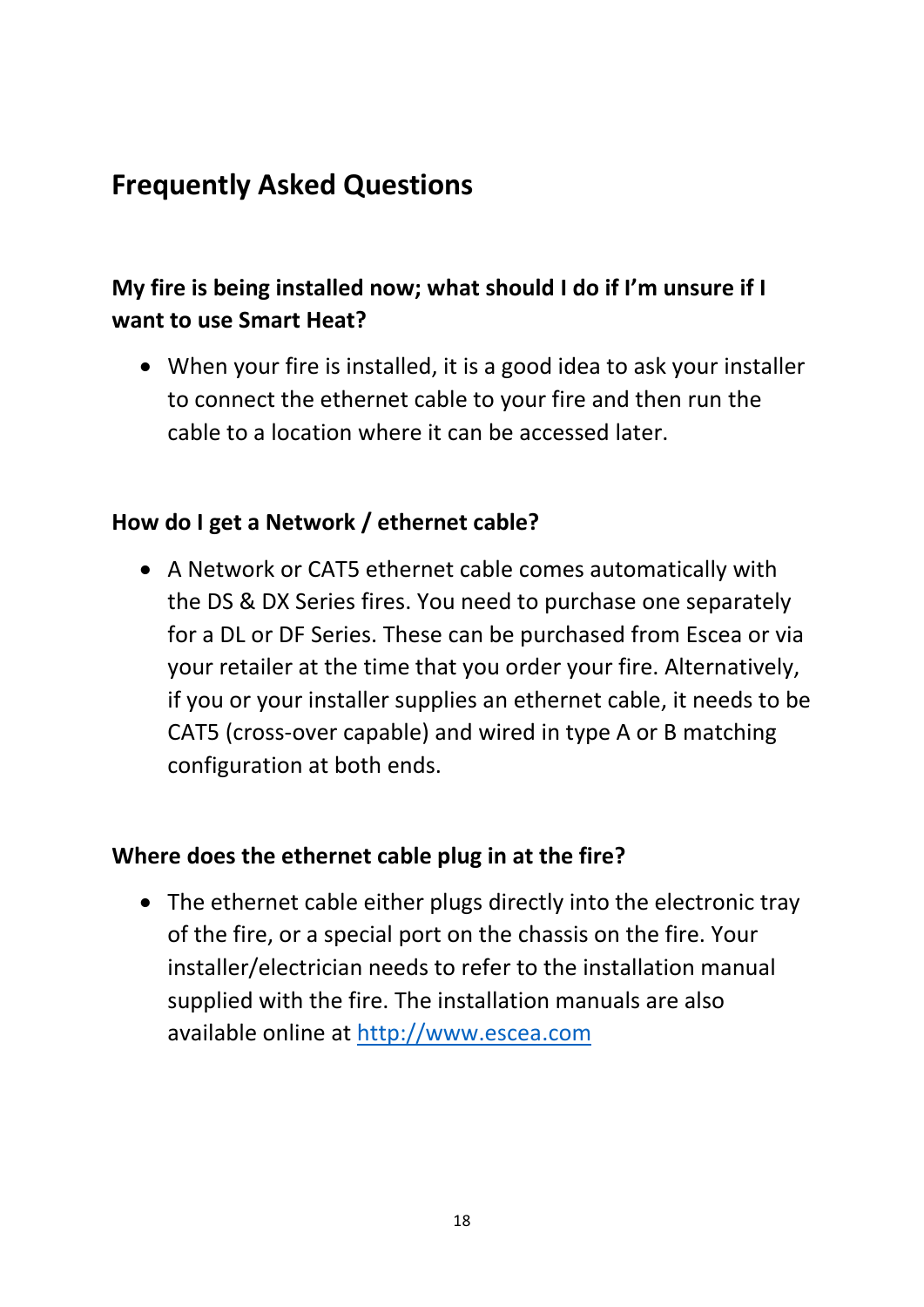## **Where will I find the serial and pin number?**

• Under the batteries in the remote. Call Escea if you require assistance.

## **What do I do if there is no serial number under the batteries in my remote?**

• Occasionally your remote may have been replaced and a serial number will not be available. In this case, open the App and press

the "+" for Apple, or "Add fireplace" from Android. This will search for the fires connected to the modem and a serial number will be displayed. You will need to phone Escea for the PIN number in order to proceed.

## **If I use Smartheat, do I still need the handheld remote?**

• Yes. Your remote needs to remain in communication range with the fire. The fire and the remote constantly "talk".

### **How do I change my password?**

- Go to<https://smartheat.escea.com/reset.php>
- Enter the email address that you registered your account with.
- A temporary password will be sent to you and remember to check your junk mail.
- You can then Log in and change your password via "change settings".
- Contact Escea if you require assistance.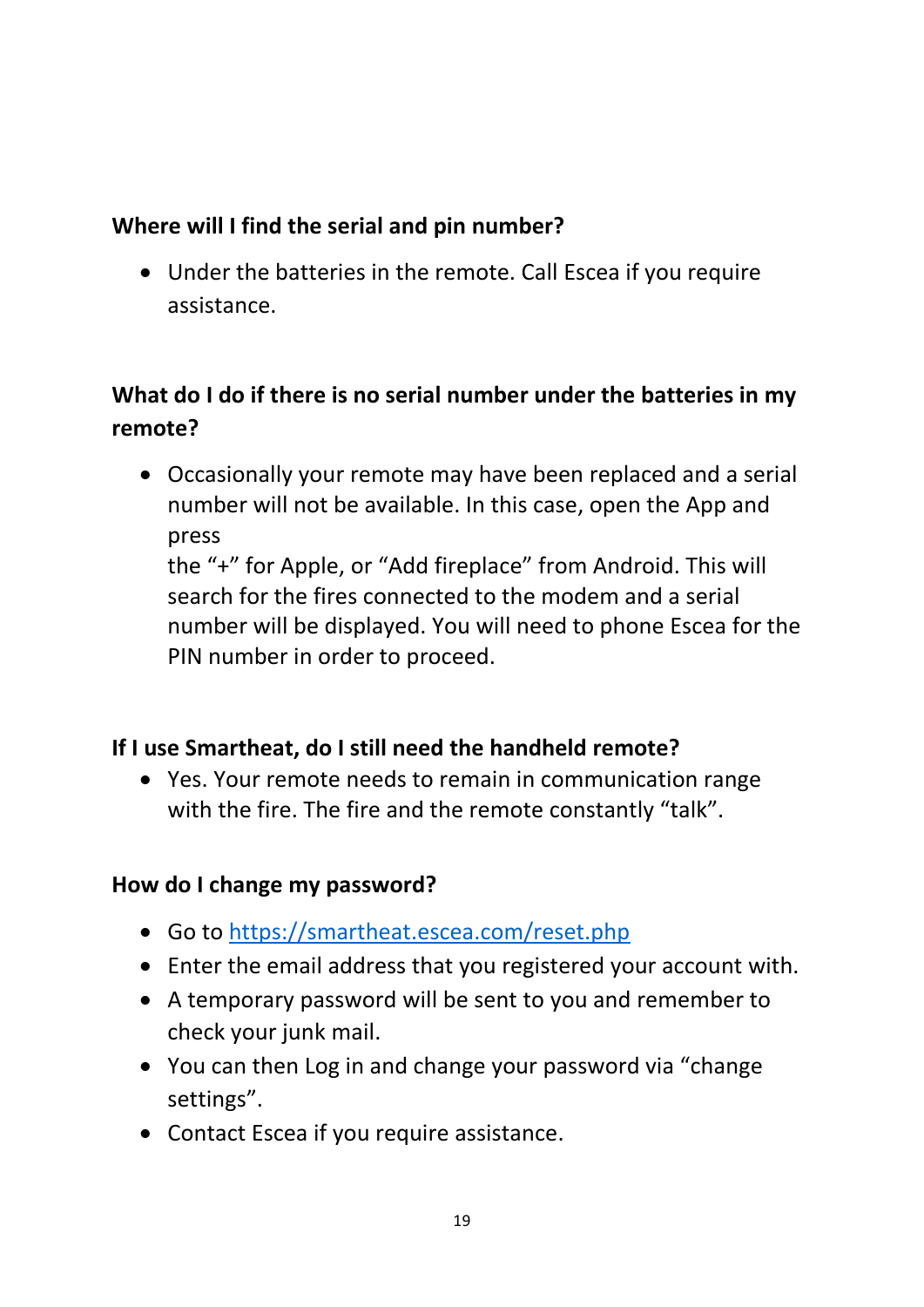| escea.                                                                                                                                                                                          |                                                                | smart heat $ $ online $\square$ |
|-------------------------------------------------------------------------------------------------------------------------------------------------------------------------------------------------|----------------------------------------------------------------|---------------------------------|
| <b>Lost Password</b><br>Register                                                                                                                                                                |                                                                |                                 |
| <b>Welcome to Smart Heat Online</b>                                                                                                                                                             |                                                                |                                 |
| Smart Heat Online is a service available for your Escea indoor gas fireplaces, and allows you to turn your fireplace on remotely, providing the fireplace is connected to<br>your home network. |                                                                |                                 |
| In order to use this service you must first register here, and then log in below:                                                                                                               |                                                                |                                 |
| Invalid Username and/or Password                                                                                                                                                                |                                                                |                                 |
|                                                                                                                                                                                                 | Username:<br>Password:<br>Log In<br><b>Reset Lost Password</b> |                                 |

### **Why can't I see the fire on my app when my phone is on wifi?**

- Ensure your fire is turned on at the wall/has power supply
- Ensure the ethernet cable is correctly connected to your fire and modem.
- Ensure your remote is positioned within 5m of the fire and has good batteries installed.

## **Why can't I connect to my fire remotely when I am out of the house?**

- The signal for the App to work is either not being sent from the fire itself, or the signal is being blocked by the modem.
- Ensure you have added your fire to your account at [http://smartheat.escea.com](http://smartheat.escea.com/)
- Check you are logged in on the App.
- Ensure your phone is on data and not on a Wifi network.
- Contact Escea if you require further assistance.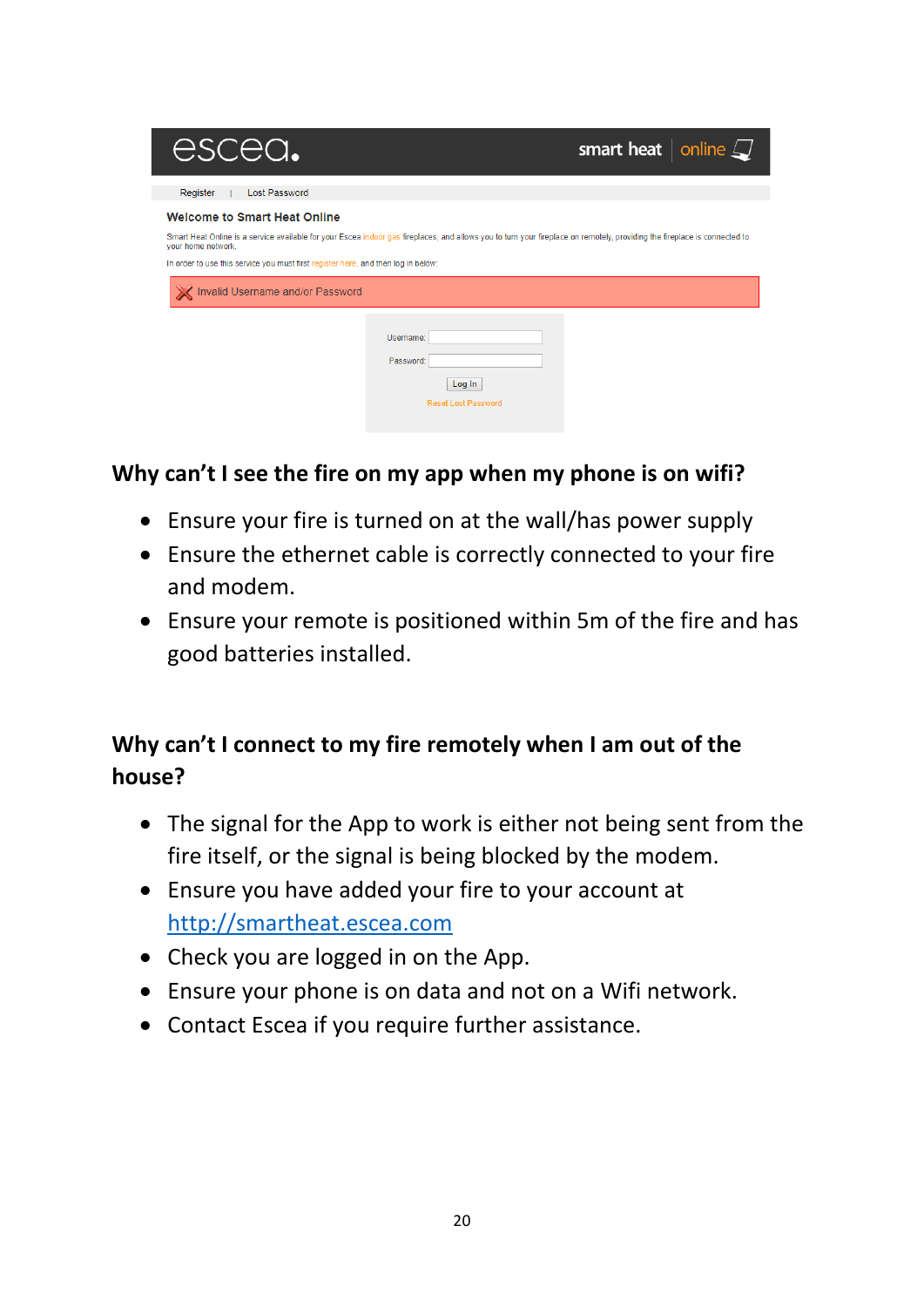**I get the below message when I try to add my fireplace to my account at [http://smartheat.escea.com](http://smartheat.escea.com/)**

| escea.      |                                                                                                                                                                                                                                         | smart heat $ $ online $\square$ |
|-------------|-----------------------------------------------------------------------------------------------------------------------------------------------------------------------------------------------------------------------------------------|---------------------------------|
| <b>Back</b> |                                                                                                                                                                                                                                         |                                 |
|             | This serial number and/or PIN number is incorrect. Or alternatively your fireplace may not yet be connected to the<br>internet. Please ensure that your fireplace is physically connected to your modem or router with a network cable. |                                 |
|             | Your fireplace must be connected to the internet before you can add it.                                                                                                                                                                 |                                 |
|             | <b>Fire Serial Number:</b><br>Pin:                                                                                                                                                                                                      |                                 |
|             | <b>Add Fire</b>                                                                                                                                                                                                                         |                                 |

- Ensure your fire is turned on at the wall/has power supply
- Ensure the ethernet cable is correctly connected to your fire and modem.
- Contact Escea to confirm the correct serial and PIN number.

## **My Smart Heat was working but now I get a message that says "Communication Failed! There has been an error communicating with the server! Please check your internet connection."**

- Reset your fireplace and router/modem by switching them off at the wall for one minute, and then back on again.
- Contact Escea to assist you if this does not fix the issue.

#### **Why can't I change the on/off time for the timers when on my app?**

• When connected locally, the App allows you to activate/deactivate the pre-set timers. To set the on and off time for timer 1 & 2, you need to do this with the fire's handheld remote.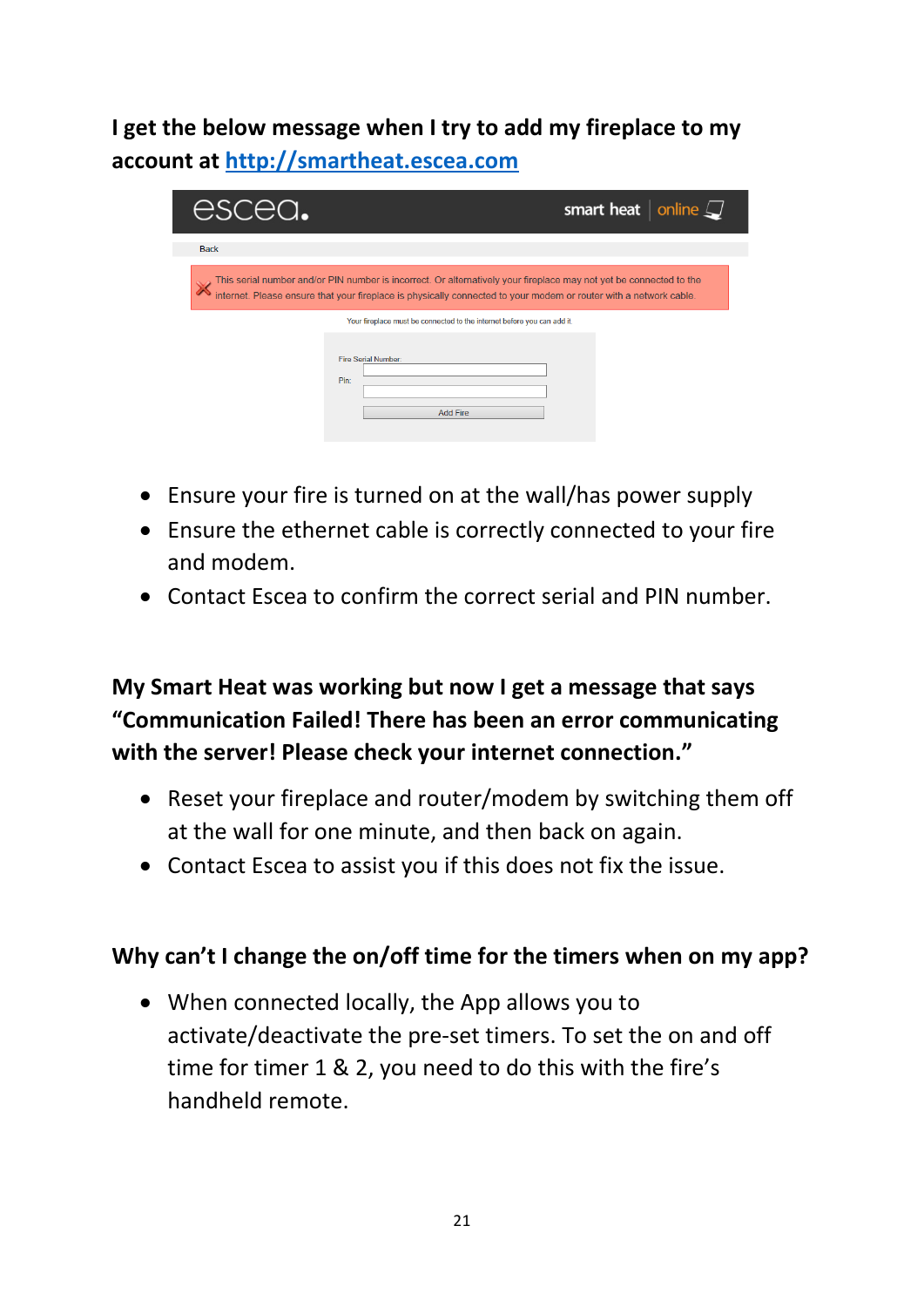## **How do I delete/remove a fire from the App?**

• Apple: Open the App. Swipe left on the name of the fireplace you wish to delete. You will then be given the option to delete; tap "delete".

- Android: Open the App. In the home screen you will see the option "Remove Fireplace". Tap this, select the fire and then confirm you wish to remove it.
-